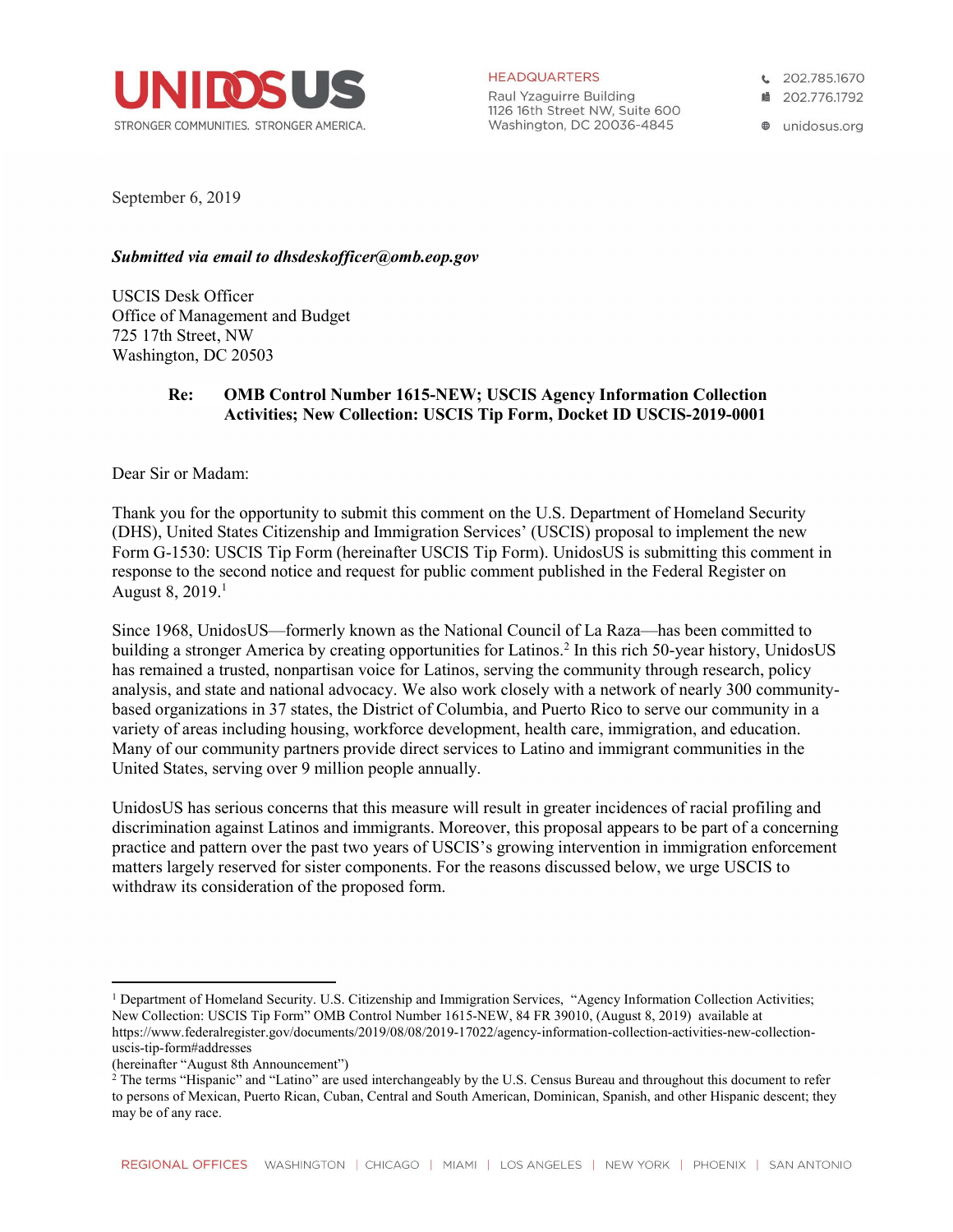### 1. We are concerned that the Agency is ignoring widespread public concern about the USCIS Tip Form proposal.

We take note that the public response in February 2019<sup>3</sup> was overwhelmingly in strong opposition to the USCIS Tip Form proposal; many commenters called for its withdrawal. After a review of the latest Federal Register notice purporting to respond to those concerns, we find it hard to avoid the conclusion that the Agency outright ignored this widespread opposition. USCIS provided no significant response to the hundreds of comments submitted during the initial comment period; indeed, we understand that except for some language added on the applicability of the Paperwork Reduction Act, the updated USCIS Tip Form posted to the Federal Register on August 8, 2019 is identical in form and substance to the one originally published on February 15, 2019.<sup>4</sup>

UnidosUS strongly believes that the Agency should fully and fairly consider public comments on the USCIS Tip Form, and at a minimum, articulate a basis for its disagreement with public commenters for public examination. For example, USCIS should articulate a response to the concerns UnidosUS shares with many of our sister civil rights organizations: we contend that the USCIS Tip Form has the markings of a dangerous tool of harassment and intimidation for those members of the public keen on interfering with the rights of communities of color, including their ability to lawfully access immigration benefits. Furthermore, USCIS should address commenters questions about the need to expend staff time and resources – largely derived from paying customers – towards the development and implementation of a new enforcement tool like the USCIS Tip Form, when other mechanisms already exist and are more appropriately situated at USCIS sister components.

### 2. The USCIS Tip Form is unnecessary and encourages the presumption of fraud in the immigration benefits process.

While the USCIS Tip Form may seem like a discreet tool to some, in practice it could serve as a vehicle to foment and enable nefarious harms against entire communities. UnidosUS believes that the USCIS Tip Form will create another avenue through which those harboring preconceived or uninformed notions about Latinos and immigrants can submit unsubstantiated and frivolous reports of perceived fraud. This is not hyperbole; according to the Department of Justice, hate crimes continue to rise in the United States, particularly crimes motivated by racial, ethnic, or religious animus.<sup>5</sup> The FBI reports that hate crimes against Hispanics and Latino communities have risen nationally, despite underreporting of such incidents due to increased fear of reporting racially motivated crimes and incidents to law enforcement.<sup>6</sup> Our community is still grieving and grappling with the aftermath of the horrific tragedy in El Paso, Texas that

<sup>&</sup>lt;sup>3</sup> Department of Homeland Security. U.S. Citizenship and Immigration Services, "Agency Information Collection Activities; New Collection: USCIS Tip Form" USCIS Docket No. USCIS-2019-0001, 84 FR 4518, (February 15, 2019), available at https://www.regulations.gov/document?D=USCIS-2019-0001-0001

<sup>(</sup>hereinafter "February 15 Announcement")

<sup>4</sup> Compare https://www.regulations.gov/document?D=USCIS-2019-0001-0283 with

https://www.regulations.gov/document?D=USCIS-2019-0001-0003.

<sup>5</sup>Federal Bureau of Investigations Uniform Crime Reporting Program 2017 Hate Crimes Statistics, available at https://ucr.fbi.gov/hate-crime/2017/topic-pages/incidents-and-offenses.

<sup>&</sup>lt;sup>6</sup> Brendan Campbell, Angel Mendoza and Tessa Diestel, Rising hate drives Latinos and immigrants into silence, News21 (August 22, 2018), available at https://www.philly.com/philly/living/rising-hate-drives-latinos-and-immigrants-into-silence-20180822.html.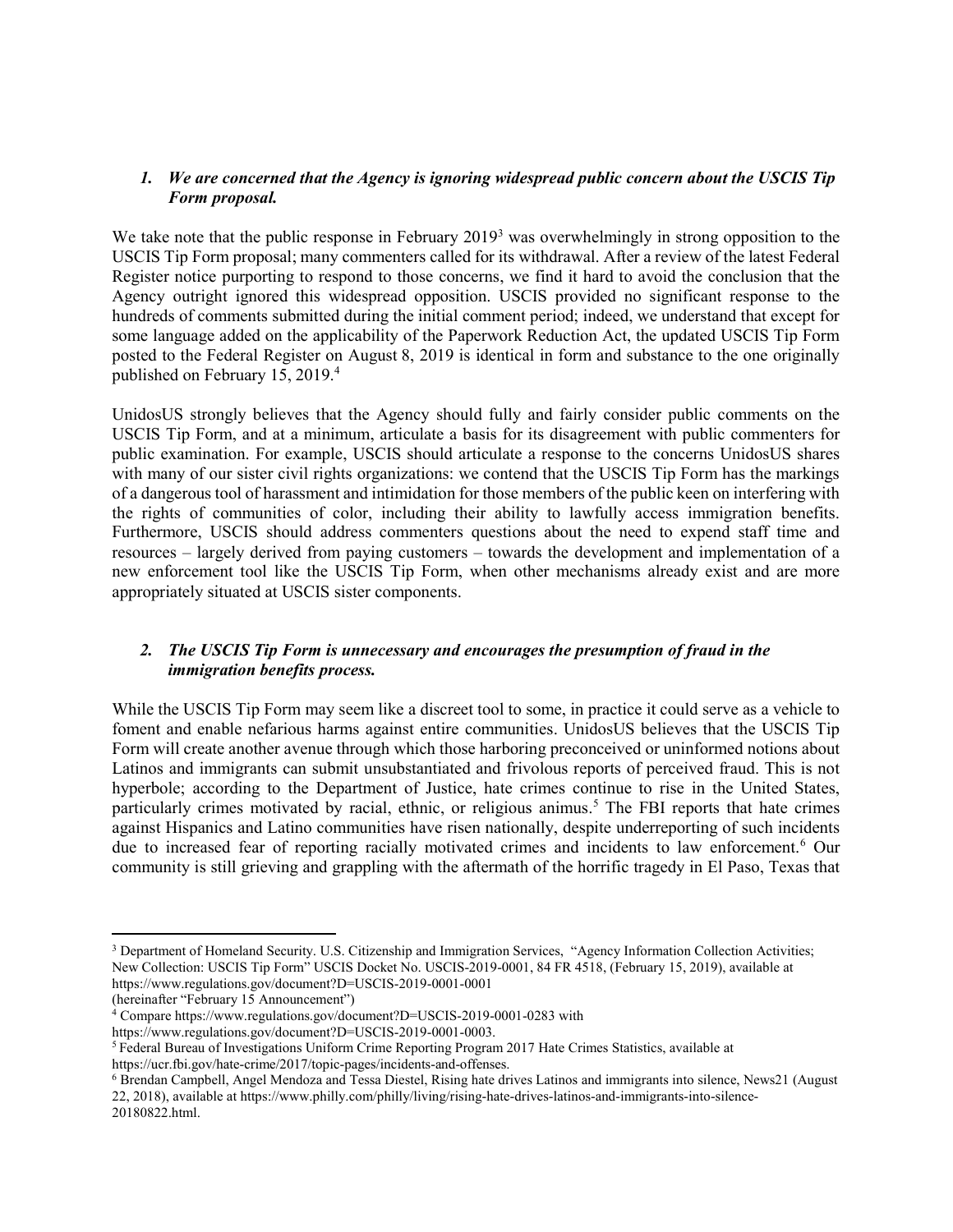expressly targeted Hispanics.<sup>7</sup> Meanwhile, our nation is confronting the reality that the venom of prejudice and bigotry in our public discourse can be a poison strong enough to kill.<sup>8</sup>

Thus, when the August 8, 2019 Federal Register notice asks us to "evaluate whether the proposed collection of information is necessary for the proper performance of the functions of the agency, including whether the information will have practical utility,"<sup>9</sup> we maintain that beyond lacking practical utility, a tool like the USCIS Tip Form may actually be dangerous. Tools like these can serve to deepen and even nurture biases and hateful notions about certain communities. We are concerned that the implementation of a USCIS Tip Form would result in reported individuals facing increased scrutiny, surveillance, and potential loss of benefits without due process enabling them to refute allegations of fraud. Furthermore, the Agency has failed to articulate the acute countervailing public safety interest that would override these potential harms.

### 3. A USCIS Tip form would be a misuse of resources as case backlogs remain high.

Any resources spent vetting unsubstantiated tips from anonymous members of the public will take away from the adjudication of benefits, which is the principal job of USCIS. The Agency has radically slowed application processing in the past two years, with recent reports showing that the average USCIS case processing time increased 46 percent between FY2016 and FY2018.<sup>10</sup> This past fiscal year, USCIS' backlog exceeded 5.69 million cases.<sup>11</sup> Complicating the adjudications process with anonymous and unfounded allegations of fraud in a system that already suffers from backlogs and lack of transparency will harm applicants and their families.

UnidosUS is gravely concerned by the increasing backlogs of pending applications. The lengthy wait times significantly impact the lives of many families and are fundamentally unfair to customers. Naturalization applicants, for example, commit to a process that in many instances involves taking courses in English and Civics, studying and preparing for the citizenship exam, and saving for months to obtain legal assistance and pay the USCIS application fee. These individuals are eager to take the oath of naturalization. USCIS intervention in immigration enforcement – a matter best left to its sister DHS components – needlessly diverts resources from the adjudication of applications.

# 4. The USCIS Tip Form violates due process and diminishes the integrity of the immigration system.

The proposed USCIS Tip Form requests that individuals provide their name and contact information but does not require this information to make a report. USCIS has not indicated how the agency will test the veracity of reports, nor has it stated whether anonymous reports will be given equal consideration to non-

<sup>&</sup>lt;sup>7</sup> See Arab American Institute, Hate Crimes Continue to Surge in America (November 13, 2018), available at http://www.aaiusa.org/hate\_crimes\_continue\_to\_surge\_in\_america (summarizing FBI 2017 statistics). See also Theresa Waldrop and Paul Murphy. Hate Crime Charges Are Possible For El Paso Shooting Suspect (August 4, 2019), available at https://www.cnn.com/2019/08/03/us/el-paso-shooting-possible-hate-crime/index.html

<sup>8</sup> https://www.washingtonpost.com/opinions/2019/08/04/there-are-no-lone-wolves/

<sup>&</sup>lt;sup>9</sup> See note 1, supra.

<sup>&</sup>lt;sup>10</sup> Jason Boyd and Greg Chen, AILA Policy Brief: USCIS Processing Delays Have Reached Crisis Levels Under the Trump Administration, American Immigration Lawyers Association (January 30, 2019), available at https://www.aila.org/advomedia/aila-policy-briefs/aila-policy-brief-uscis-processing-delays. See also Leon Rodriguez. "The Trump administration is making legal immigration harder, too" Washington Post (July 29, 2019), available at

https://www.washingtonpost.com/outlook/2019/07/29/trump-administration-is-making-legal-immigration-harder-too/  $11$   $\tilde{I}d$ .